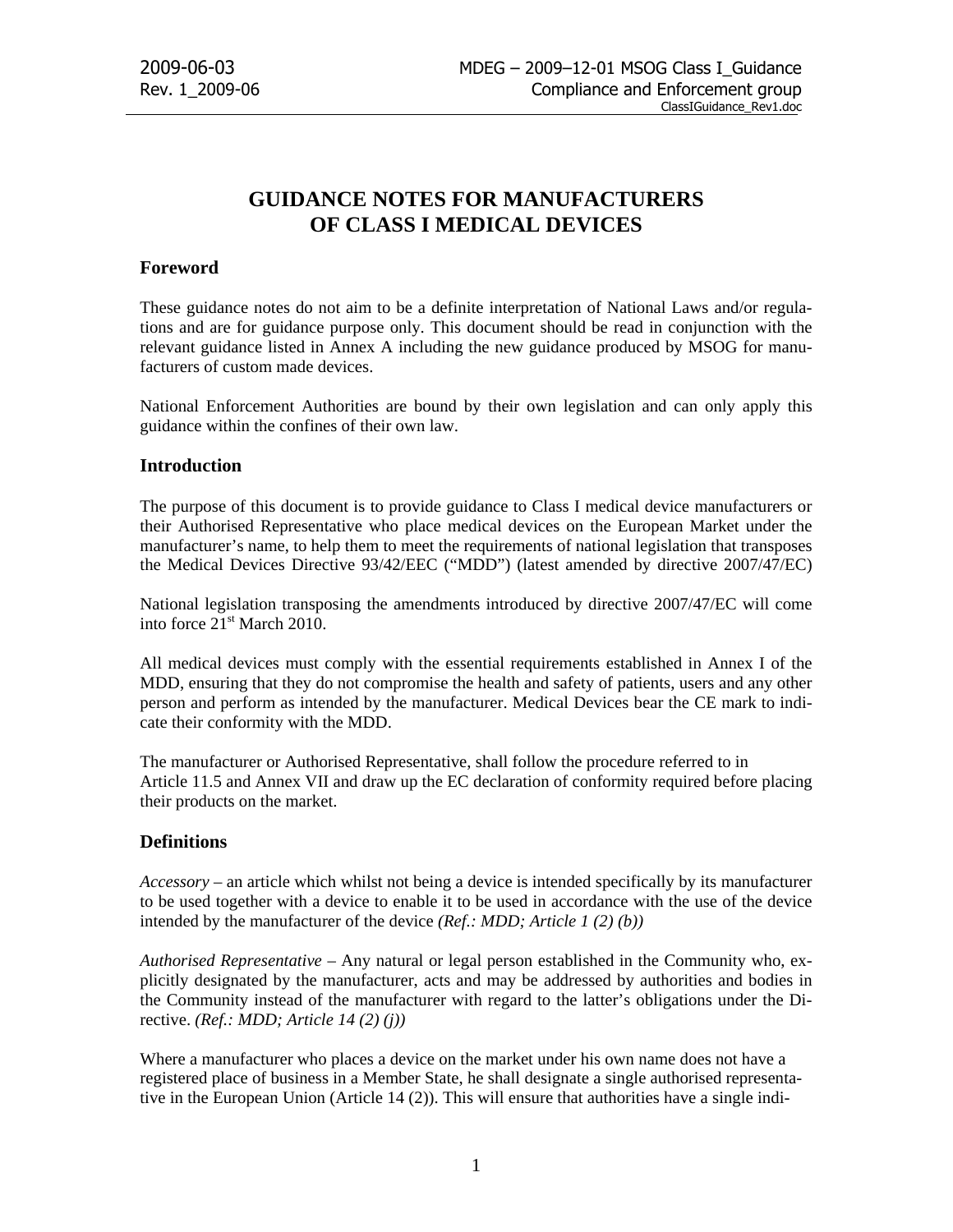vidual person, authorised by the manufacturer, whom they can address in matters relating to the compliance of the devices with the Directives. The designation should be effective at least for all devices of the same model.

*Class I medical devices with measuring function* - are considered Class l medical devices which measure physiological parameters or energy, respectively, substances delivered to or removed from the body and display or indicate its value in a unit of measurement (example: urine bags or thermometers).

*Conformity Assessment* – The process to verify the conformity of a medical device with the essential requirements. This process depends on the medical device classification, according to the procedures described in the MDD.

*Harmonised Standards* - are European Standards prepared under a mandate from the European Commission and referenced in the Official Journal. Compliance with harmonised standards provides presumption of conformity to the corresponding essential requirement of the MDD.

*Intended use/intended purpose* – use of a product, process or service in accordance with the specifications, instructions and information provided by the manufacturer.

*Medical Device* - means any instrument, apparatus, appliance, material or other article, whether used alone or in combination, including the software necessary for its proper application intended by the manufacturer to be used for human beings for the purpose of:

- diagnosis, prevention, monitoring, treatment or alleviation of disease,
- diagnosis, monitoring, treatment, alleviation of or compensation for an injury or handicap,
- investigation, replacement or modification of the anatomy or of a physiological process,
- control of conception,

and which does not achieve its principal intended action in or on the human body by pharmacological, immunological or metabolic means, but which may be assisted in its function by such means. (Ref.: MDD; Article 1 (2) (a))

The definition of a medical device has been amended to clarify that it includes software intended to be used specifically for diagnostic and/or therapeutic purposes.

*Manufacturer* – The natural or legal person with responsibility for the design, manufacture, packaging and labelling of a device before it is placed on the market under their own name, regardless of whether these operations are carried out by that person or on their behalf by a third party.. (Ref.: MDD; Article 1 (2) (f)). See guidance on Own Brand Labelling on Commission website.

# **Placing on the market of Class I medical devices: The necessary steps**

Manufacturers or their Authorised Representatives that intend to place Class I medical devices on the market should follow the procedures mentioned below.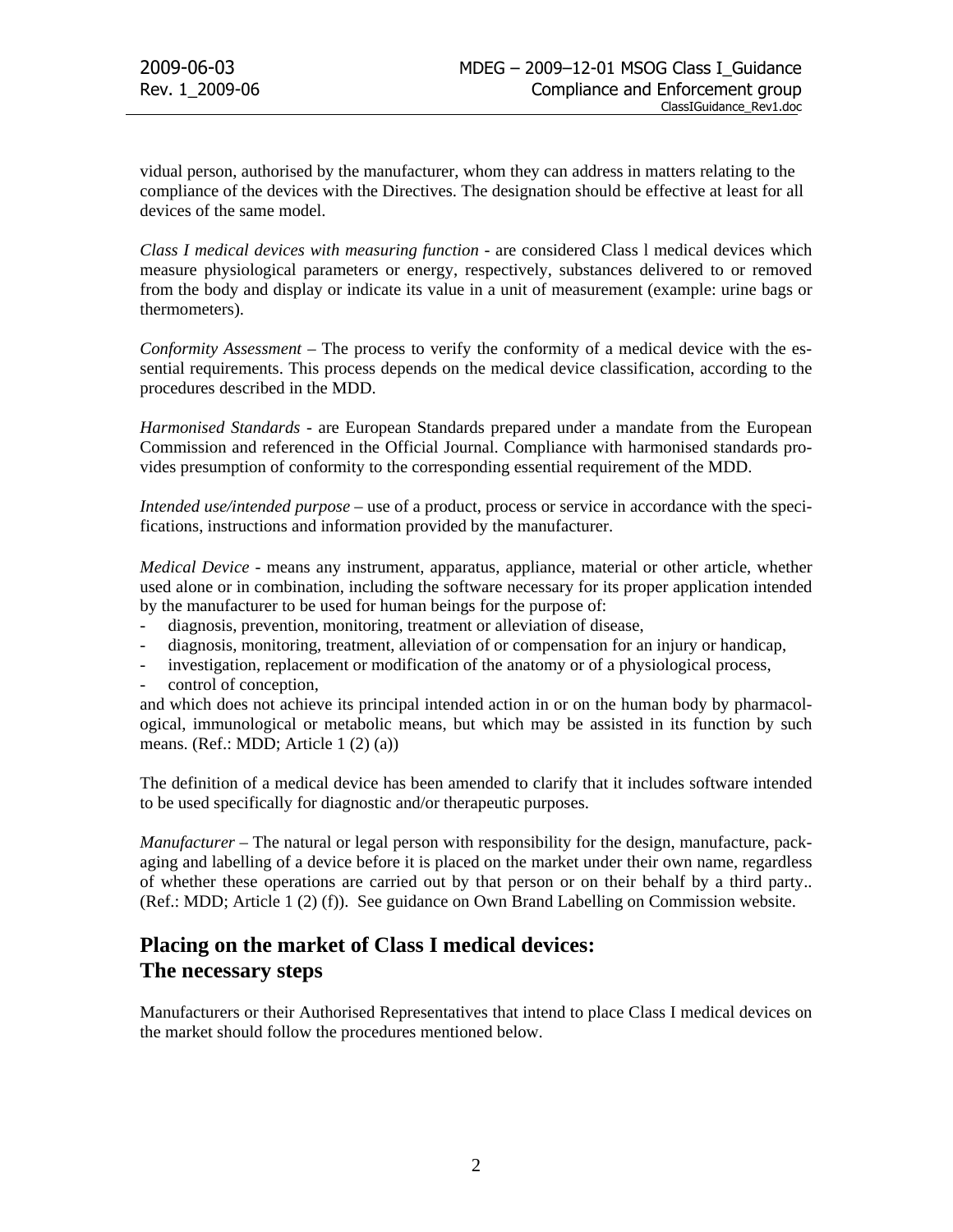## **Step 1 – Confirm product as a medical device**

Confirm that the product comes within the definition of a medical device as defined in Article 1 (2) of the MDD as amended in accordance with its principal intended purpose and mode of action. There will of course be borderline products where such a determination could be difficult, in such cases consult the relevant Competent Authority for advice.

## **Step 2 - Confirm product as a Class I medical device**

Consult Annex IX of the MDD to confirm that the product is correctly classified as Class I. The application of the classification rules shall be governed by the intended purpose of the device and the time of use, part of the body, whether it is active or not, whether it is invasive or noninvasive.

If the device is not intended to be used solely or principally in a specific part of the body, it must be considered and classified on the basis of the most critical specified use. In other words if a device could be classified using different rules then the final classification will be the highest.

## **Step 3 – Procedures before the Placing on the Market**

## **3a – Meet the Essential Requirements**

The devices must meet the essential requirements set out in Annex I of the Directive which apply to them, taking account of the intended purpose of the devices concerned. Devices must be designed and manufactured in such a way that, when used under normal conditions of use and for the purposes intended by the manufacturer, they will not compromise the clinical condition or the safety of patients or the safety and health of users or other persons, provided that any risks which may be associated with their use constitute acceptable risks when weighed against the benefits to the patient and are compatible with a high level of protection of health and safety. The devices must achieve the performance as intended by the manufacturer.

## **3b – Prepare technical documentation**

The manufacturer or his authorised representative must hold technical documentation that demonstrates the conformity of their products with the requirements of the Directive. This technical documentation must be prepared prior to drawing up the EC declaration of conformity and kept available for review by the Competent Authority. Manufacturers should also check with the Competent Authority as to the language requirements for such information.

The technical documentation should be prepared following review of the essential requirements and other relevant requirements of the Directive and must cover all of the following aspects.

• *DESCRIPTION. A general description of the product, including any variants (for example names, model numbers addition of medicinal substances and sizes).* 

• *RAW MATERIALS AND COMPONENT DOCUMENTATION. Specifications including, as applicable details of raw materials, drawings of components and/or master patterns and any quality control procedures.*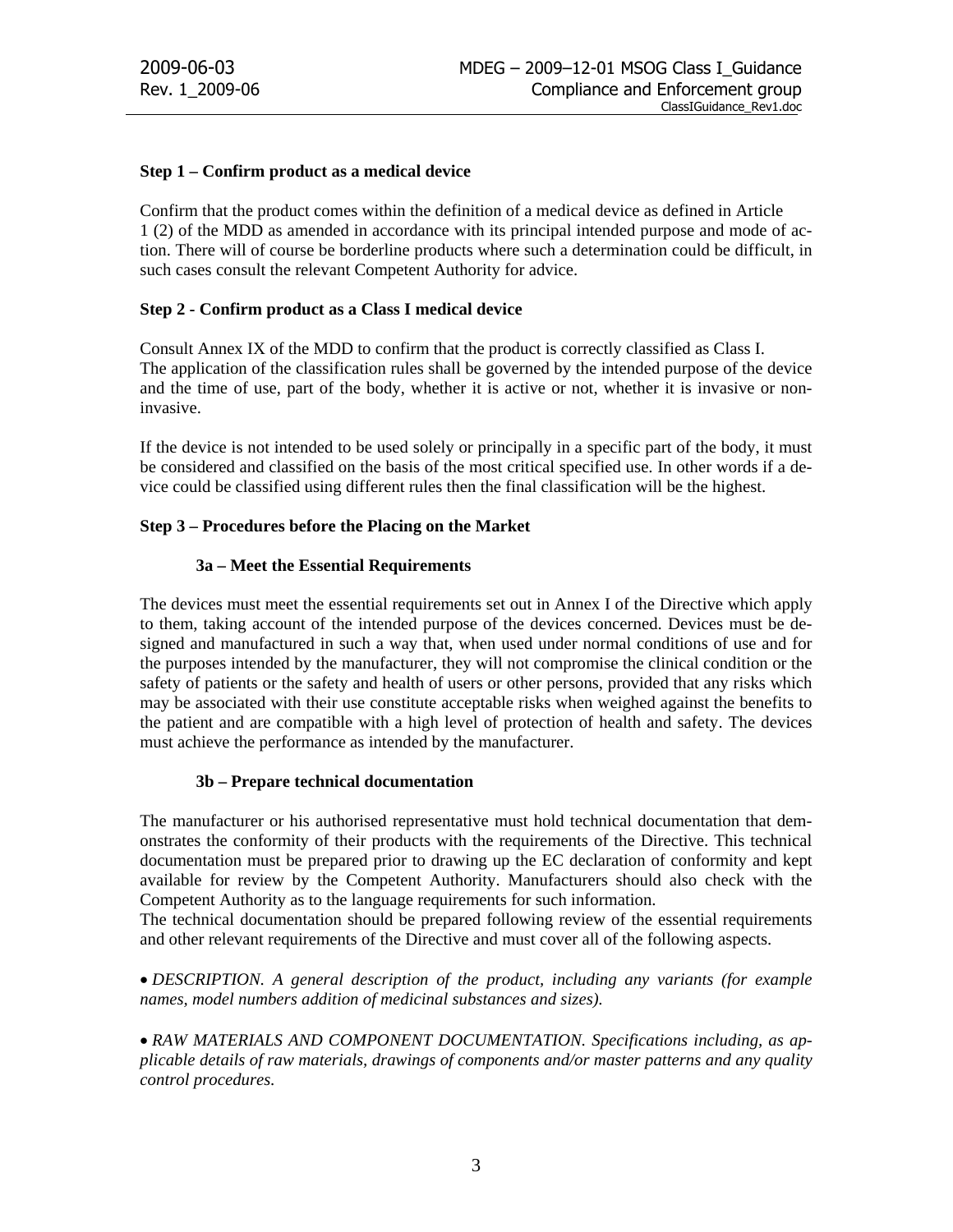# • *INTERMEDIATE PRODUCT AND SUB-ASSEMBLY DOCUMENTATION.*

*Specifications, including appropriate drawings and/or master patterns, circuits, and formulation specifications; relevant manufacturing methods; and any quality control procedures.* 

• *FINAL PRODUCT DOCUMENTATION. Specifications, including appropriate drawings, and/or master patterns, circuits, and formulation specification; relevant manufacturing methods; justification for choice of materials and any quality control procedures.* 

• *PACKAGING AND LABELLING DOCUMENTATION. Packaging specifications and copies of all labels and any instructions for use.* 

• *DESIGN VERIFICATION. The results of qualifications tests and design calculations relevant to the intended use of the product, including connections to other devices in order for it to operate as intended. If the manufacturer can provide information showing that a safe design has been established for a number of years and that product has been performing as intended during that time such information is likely to be sufficient to cover this requirements.* 

• *RISK MANAGEMENT. The results of risks analysis to review whether any risk associated with the use of the product are compatible with high level of protection of health and safety and are acceptable when weighed against the benefits to the patient or user. If biocompatibility is relevant, for example for skin contact and invasive devices, a compilation and review of existing data or test reports based on the relevant standards is required.* 

#### • *COMPLIANCE WITH THE ESSENTIAL REQUIREMENTS AND HARMONISED*

*STANDARDS. A list of relevant harmonised standards (for example sterilisation, labelling and information, biocompatibility, electrical safety, risk analysis, product group standards) which have been applied in full or in part of the products. If relevant harmonised standards have not* been applied in full, then additional data will be required detailing the solutions adopted to meet *the relevant essential requirements of the Directive. In addition any sterilisation descriptions should be listed.* 

• *CLINICAL DATA. Many class I devices will not require a special clinical investigation to establish data on performance and safety or side effects. For products which have been established for a number of years and those which are modifications for such products, it is likely that a compilation and review of existing clinical experience would be sufficient to cover this requirement. However all manufacturers should review the intended use of the product and any medical claims that are being made to ensure that they have both adequate supporting test results and records of relevant experience. However as a general rule confirmation of conformity with the requirements concerning characteristics and performance of the device under the normal conditions of use including undesirable side effects should be based on clinical data.* 

*Only in a minority of cases will a specifically designed clinical investigation be necessary in order to demonstrate device safety and performance as required by the Directive. Note that if a clinical investigation is required to justify the use of a device, then the Competent Authority requires advance notification of the proposal.* 

*After 21 March 2010 the Directive will include a requirement that evaluation of clinical data must follow a defined and methodologically sound procedure based on (Ref MDD Annex X)*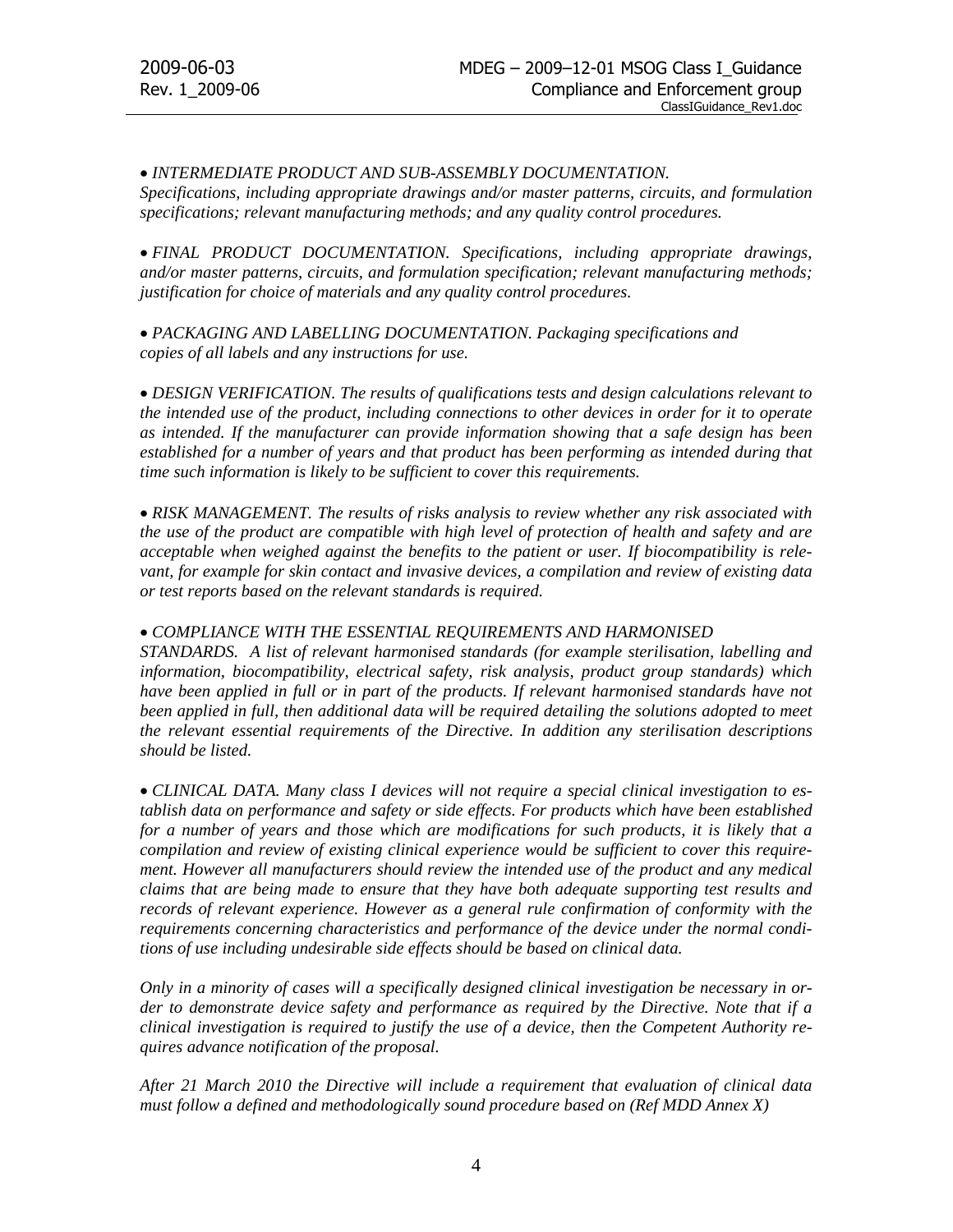- *Either a critical evaluation of the relevant scientific literature currently available relating to the safety, performance, design characteristics and intended purpose of the device, where:* 
	- o *there is demonstration of equivalence of the device to the device to which the data relates, and*
	- o *the data adequately demonstrate compliance with the relevant essential requirements.*
- *Or a critical evaluation of the results of all clinical investigations made.*
- *Or a critical evaluation of the combined clinical data provided in 1.1.1 and 1.1.2*
- *OVERLAP WITH PPE DIRECTIVE (comes into force 21 March2010)*

*Article 1 (6) of the Directive requires that products which are placed on the market by the manufacturers as dual purpose products being PPE as well as a medical device shall also fulfil the relevant basic health and safety requirements of directive 89/686/EEC. A manufacturer who wishes to place his product on the market with the "dual purpose" must verify compliance with both those directives. Further guidance is available at the Commission homepage: "INTERPRE-TATION OF THE RELATION BETWEEN THE REVISED DIRECTIVE 93/42/EEC CONCERN-ING MEDICAL DEVICES AND DIRECTIVE 89/686/EEC ON PERSONAL PROTECTIVE EQUIPMENT"* 

• *OVERLAP WITH MACHINERY DIRECTIVE (comes into force 21 March 2010/29 December 2009)* 

*Article 3 of the Directive states that where relevant hazards exist medical devices which are also machinery, as defined in the Machinery Directive, should also meet the requirements of the Machinery Directive where its health and safety requirements are more specific than those in the essential requirement of the Medical Devices Directive. Again the Commission have provided detailed guidance on their website on this overlap: "INTERPRETATION OF THE RELATION BETWEEN THE REVISED DIRECTIVE 93/42/EECCONCERNING MEDICAL DEVICES AND DIRECTIVE 2006/42/EC ON MACHINERY".* 

*Specific transitional guidance (See also: INTERPRETATIVE DOCUMENT OF THE COMMIS-SION'S SERVICES IMPLEMENTATION OF DIRECTIVE 2007/47/EC AMENDING DIREC-TIVES 90/385/EEC, 93/42/EEC AND 98/8/EC):* 

*The new Machinery Directive does not exclude medical devices and shall apply where the hazards referred to in its essential requirements are not covered by more specific requirements in other Community directives. During the period between the date of application of the Machinery Directive (29 December 2009) and of the revised Medical Devices Directives (21 March 2010), manufacturers can choose* 

- *to fully comply with the Machinery Directive and with the relevant Medical Device Directive,*
- to comply with all new requirements of the revised Medical Devices Directives or
- to anticipate only compliance with the relevant EHSR of the Machinery Directive while oth*erwise complying with the requirements of the current relevant Medical Device Directive, including the usual regime regarding change control*

*As of 21 March 2010, the Machinery Directive will cease to apply and the device will be subject to the revised Medical Devices Directives.*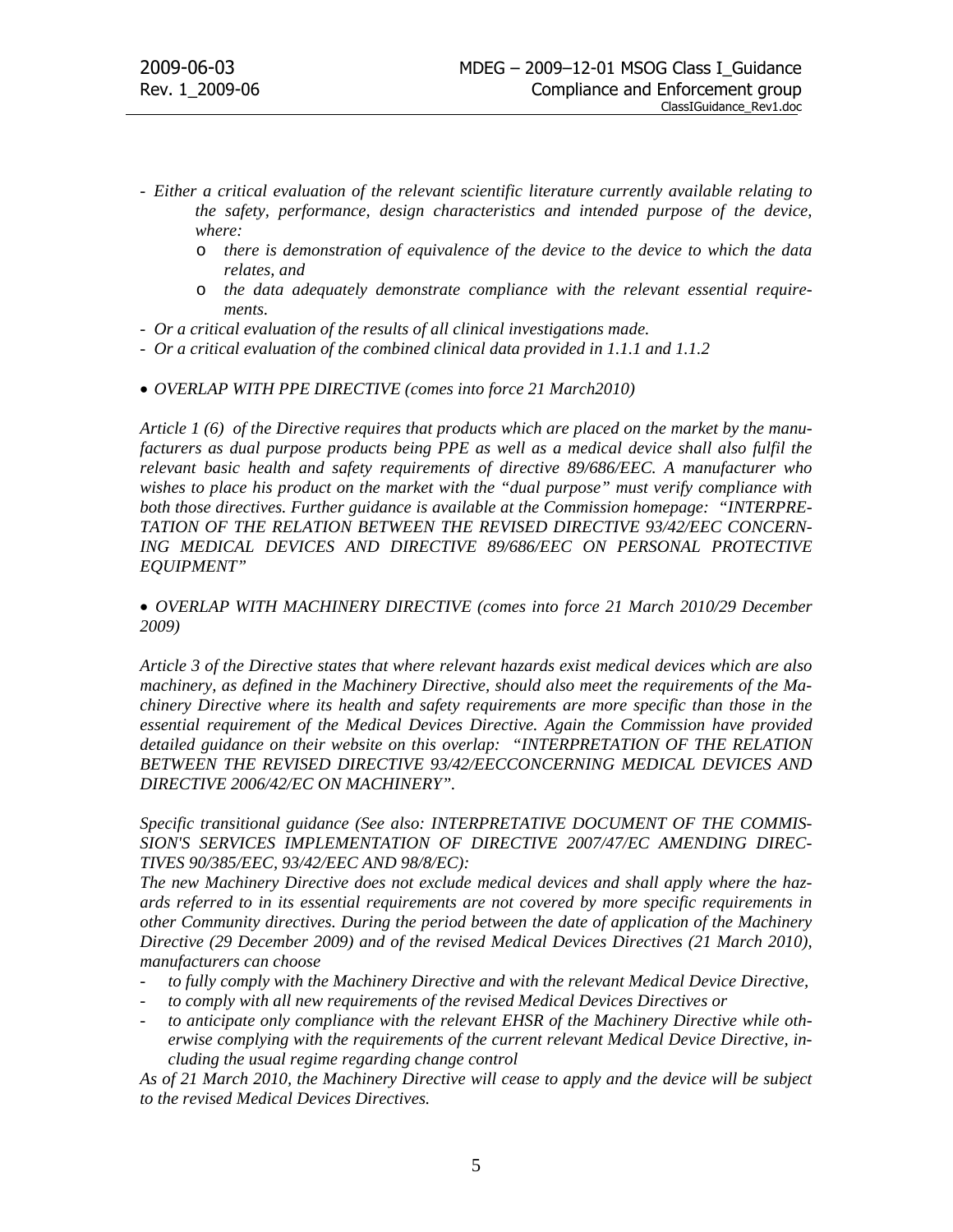• *RECORDS. Manufacturing and test records to show compliance with the defined procedures and specifications. The manufacturer or his authorised representative must hold the documentation for at least five years after the product has been manufactured (Ref: MDD Article 12 (4), Annex II (6.1), Annex VII (2))* 

## **3c – Request Notified Body intervention**

In the case of products placed on the market in sterile condition the manufacturer or his authorised representative must follow the procedure referred to in Annex II or V of the MDD. For devices with a measuring function the manufacturer or his authorised representative must follow one of the procedures referred to in Annex II, IV, V or VI of the MDD. This requires the intervention of a notified body. In all other cases the intervention of a Notified Body is not required for Class I devices

The intervention by the notified body is limited to:

- in the case of products placed on the market in sterile condition, only the aspects of manufacture concerned with securing and maintaining sterile conditions;
- in the case of devices with a measuring function, only the aspects of manufacture concerned with the conformity of the products with the metrological requirements.

# **3d – Prepare Instructions for Use and Labelling**

Each device must be accompanied by the information needed to use it safely and to identify the manufacturer or authorised representative, taking account of the training and knowledge of the potential users. This information comprises the label and the data in the instructions for use. By way of derogation to the general principles no instructions for use are required for Class I devices if they can be used safely without such instruction. Such devices could include bandages, ready made spectacles and walking sticks.

National language requirements must be taken into account in relation to the labelling and instructions for use. Language versions used are to be included in the technical documentation.

In the light of technical progress in information technology and medical devices, a process should be provided to allow information by the manufacturer also to be available by other means.

#### **Step 4 – Draw-up the EC Declaration of Conformity**

The EC declaration of conformity is the procedure whereby the manufacturer or the authorised representative, who fulfils the obligations imposed by Section 2 of Annex VII of the MDD and, in the case of products placed on the market in a sterile condition and devices with a measuring function, the obligations imposed by Section 5 of Annex VII ensures and declares that the products concerned meet the provisions of this Directive which apply to them. The declaration of conformity should contain all information to identify the Directives to which it is issued, as well as the manufacturer, the authorised representative, the Notified Body and the product, and where appropriate a reference to harmonised standards or other relevant documents.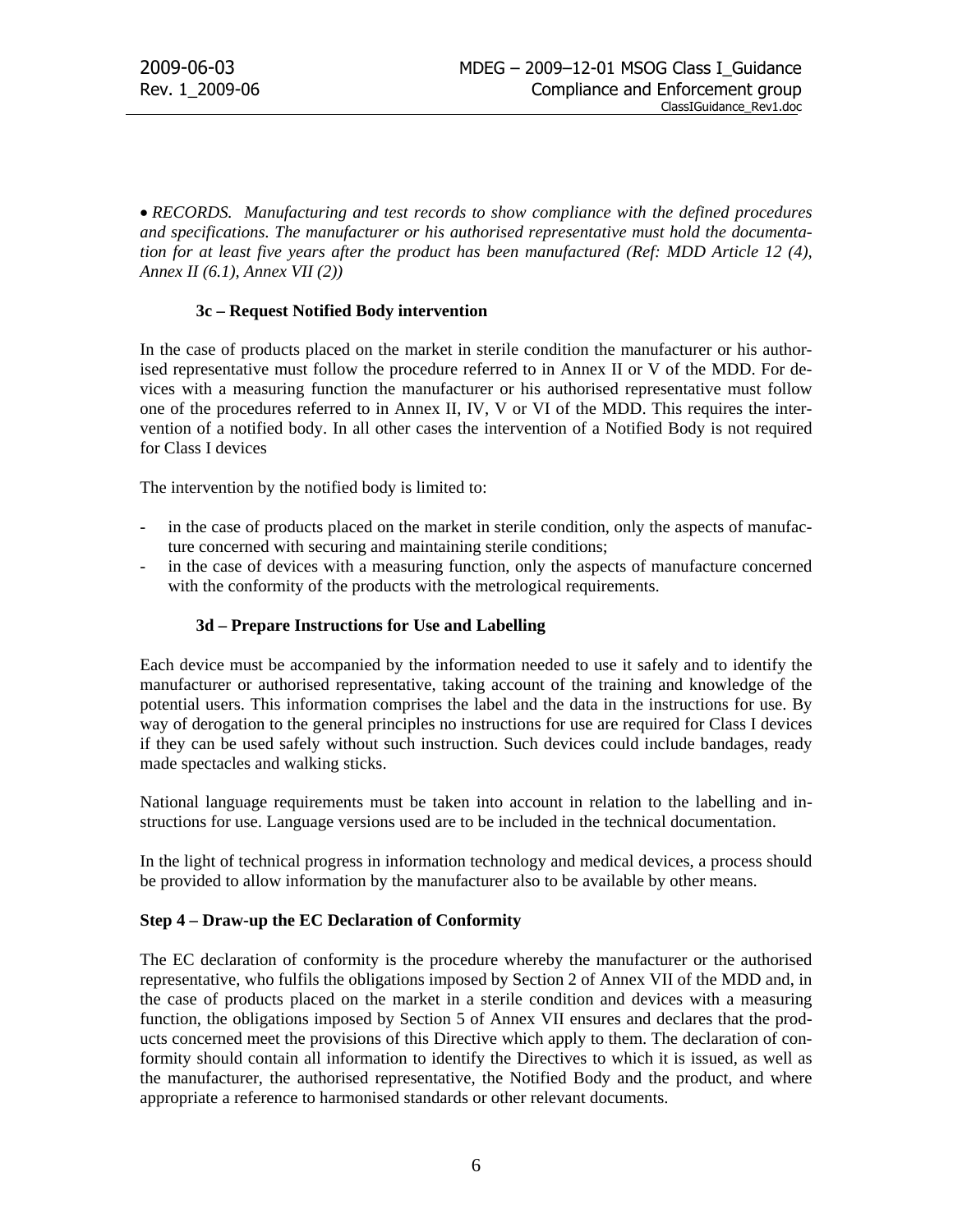# **Step 5 – Affix the CE marking**

All Class I medical devices placed on the market must bear the CE marking of conformity, which must be affixed in a visible, legible and indelible form on the device or in its sterile packaging, where practicable and appropriate, and on the instructions for use, as well as on any sales packaging.

In the case of Class I medical devices placed on the market in a sterile condition and/or devices with measuring function, the CE marking must be accompanied by the identification number of the relevant Notified Body.

It is prohibited to affix marks which are likely to mislead third parties with regard the meaning of the CE mark. Other additional marks may be affixed to the device, to the packaging or the instructions for use provided the visibility or legibility of the CE mark is not impaired.

The CE marking format should be in compliance with Annex XII of the MDD. Where the device is very small the minimum dimensions of the CE mark may be waived.

## **Step 6 – Notify the Competent Authorities**

Under Article 14, the manufacturer of a Class I medical device, or his authorised representative, must inform the Competent Authority of the country in which they have their registered place of business of the address of the registered place of business and provide a description of the device that is sufficient to identify it. Manufacturers or his authorised representative should contact their relevant Competent Authority with regards the procedures and forms required for such notifications and whether a fee will apply.

# **Step 7 – Record, evaluate and notify incidents**

The manufacturer or his authorised representative is responsible for activating the vigilance system and must inform the surveillance authority about incidents that invoke it according to Paragraph 4, Annex VII of the MDD. After notification, the manufacturer is obliged to make investigations, compile and send a report to the surveillance authority, and consider, in collaboration with the authority, what action should be taken. Directive 2007/47/EC will make it a requirement to notify all relevant Competent Authorities of adverse incidents occurring as part of a Clinical Investigation

# **Step 8 – Review experience gained from Post-Market Surveillance**

The manufacturer shall put in place and keep updated a procedure to review experience gained from devices on the market and to implement necessary corrective action taking account of the nature and risks in relation to the product. Any clinical evaluation and its documentation must be actively updated with data from post market surveillance (Ref: Directive 2007/47/EC)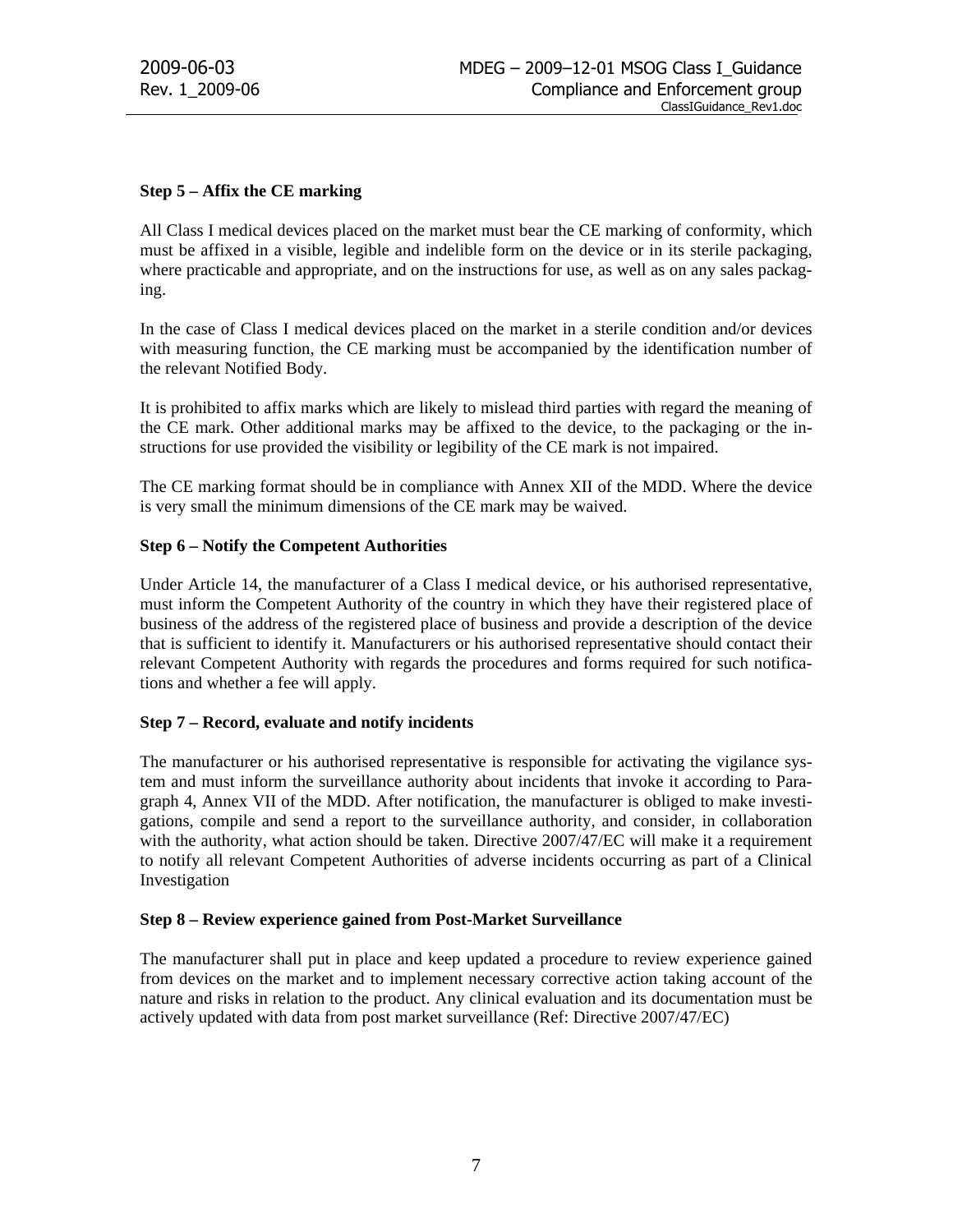# **Annex 1**

Information for manufacturers of medical devices can be found in the following sources:

- Medical Device Directive, 93/42/EEC of 14 June 1993 (last amended by 2007/47/EC).
- Guidelines for Vigilance System: "Guidelines on a Medical Devices Vigilance System" MEDDEV 2.12/1 Rev. 5 April 2007.
- Guideline for evaluation of Clinical Data: "Guidelines on Medical Device Evaluation of Clinical Data: A Guide for Manufacturers and Notified Bodies", MEDDEV 2.7/1 April 2003.
- Guidelines on Post Market Clinical Follow-up MEDDEV 2.12.2 May 2004
- Guideline for classification: "Guideline for the classification of medical devices", MEDDEV 2.4/1, Rev 8, July 2001.
- Guideline for medical device with a measure function: "Guidelines related to the application of: the Council Directive 90/385/EEC on Active Implantable Medical Devices, the Council Directive 93/42/EEC on Medical Devices – Medical devices with a measure function). MEDDEV 2.1/5 June 1998.
- Guidelines that explain the demarcation with other European Directives medical devices/medicinal products: "Guidelines relating to the application of: the Council Directive 90/385/EEC on active implantable Medical Devices; the Council Directive 93/42/EEC on medical devices", MEDDEV 2.1/3, Rev 2, July 2001.
- Guideline for definitions of "medical devices", "accessory" and "manufacturer": "Guidelines related to the application of: the Council Directive 90/385/EEC on Active Implantable Medical Devices, the Council Directive 93/42/EEC on Medical Devices", MEDDEV 2.1/1 April 1994
- Interpretation of the relation between the revised Directive 93/42/EEC concerning Medical Devices and Directive 2006/42/EC on Machinery
- Interpretation of the relation between the revised Directive 93/42/EEC concerning Medial devices and Directive 89/686/EEC on Personal Protective Equipment
- Interpretation of the Medical Device Directives in relation to Medical Device Own Brand Labellers 4 February 2008-08-29
- Regulation of the European Parliament and of the Council setting out the requirements for accreditation and Market Surveillance relating to the marketing of products and repealing regulation (EEC) No 339/93: 9th July 2008
- Decision on the European Parliament and of the Council on a common framework for the marketing of products, and repealing decision 93/465/EEC: 9th July 2008